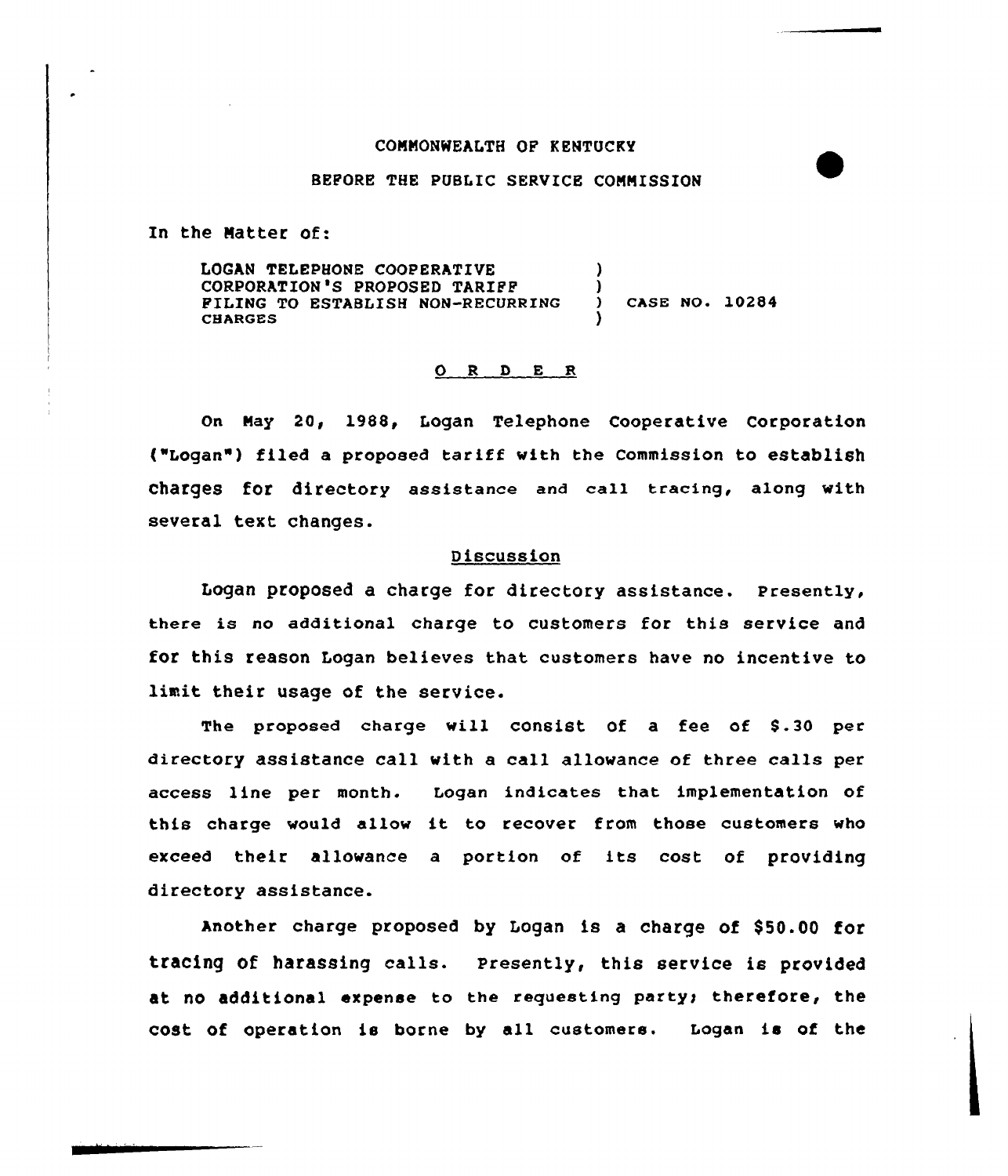opinion that customers who utilize this service should bear the cost of providing it.

insofar that the cost of providing the proposed services set out in this Order have been included in the local exchange rates, the Commission is of the opinion that an absorption test is necessary to determine the reasonableness and the revenue effect the proposed charges would have upon the company.

Logan proposed June 18, 1988 as the effective date for the proposed charges. However, the Commission is of the opinion and finds that pursuant to KRS 278.190, further proceedings are necessary in order to determine the reasonableness of the proposed tariff.

IT IS THEREFORE ORDERED that:

l. The proposed rates and charges be and they hereby are suspended for <sup>5</sup> months on and after the date of this Order. The sections of the tariff hereby suspended are:

1st Revised Page No. 5, Section A<br>1st Revised Page No. 6, Section A<br>1st Revised Page No. 9, Section A 2nd Revise<br>1st Revise<br>1st Revise<br>1st Revise 2nd Revise<br>1st Revise<br>1st Revise 2nd Revised Page No. 6, Section <sup>H</sup> Page No. 5, Section <sup>A</sup> Page No. 6, Section <sup>A</sup> Page No. 13, Section <sup>A</sup> Page No. 17, Section <sup>A</sup> Page No. 10, Section <sup>B</sup> Page No. 13, Section <sup>B</sup> Page No. 1, Section <sup>N</sup> Page No <sup>~</sup> Page No. 2, Section <sup>N</sup> 4, Section <sup>M</sup>

2. Logan shall provide notice of the proposed rates and charges in accordance with the provisions set out in 807 KAR 5:011, Sections <sup>8</sup> (2) and (3).

3. Nothing contained herein shall prevent the Commission from entering further Orders in this matter.

 $-2-$